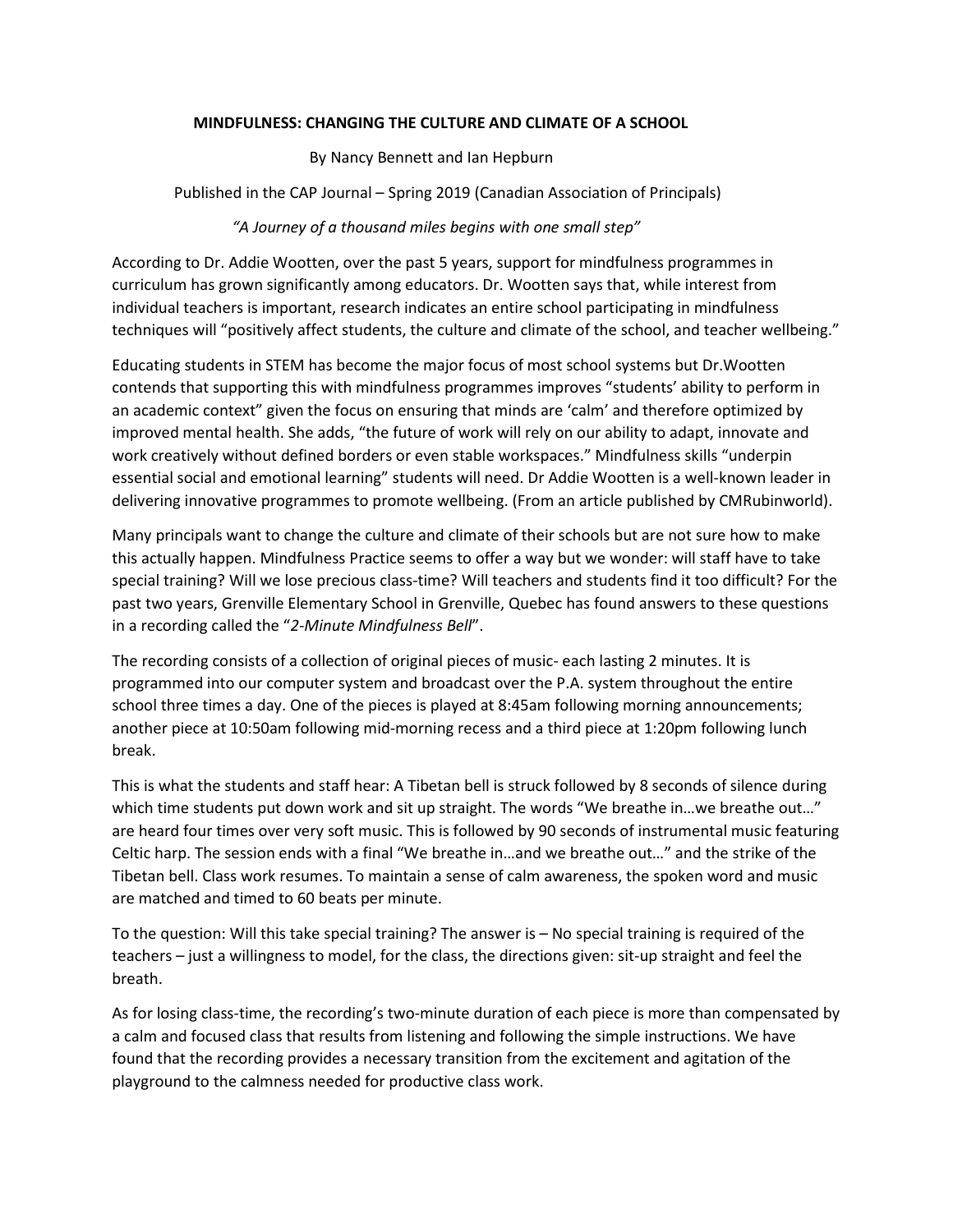It is important to note that staff 'buy-in' is crucial to the success of the programme. If teachers see the importance of it, then their students will respond in kind. We are very fortunate to have a staff that foresaw the potential of the project right from the beginning.

As to the question: Will teachers and students find it too difficult? – everyone is told: Sitting quietly and feeling the breath will be the easiest thing you have ever done… and the hardest thing you will ever do.

To determine the efficacy of the project, questionnaires were circulated to the staff and students at the end of the first year. Here is some of what was said:

## **What teachers are saying:**

**Kindergarten:** *"Students respond very well to the routine and regular breathing. Good reminder to pause and breathe". "Even my little ones look forward to the recording each day".*

**Grades One and Two**: *"Very broad range of levels of engagement, distractibility and excitability; but overall beneficial.*

**Grades Three-Four**: "*Really helpful to settle and calm after recess". "I notice a difference in focus after 'the Bells'. Would be happy to try this again in September."*

**Grade Five:** *"In the past, I would turn lights off, read to them, etc. just to calm them down. I always found the students very 'wound up' after our Recess and Lunch. I now enjoy the 2-Minute Mindfulness Bell and find it provides a moment of silence. All the students know what is expected of them".*

**Grade Six:** *"As a re-enforcement – a gong/bell in the classroom as an attention grabber would be something I'd add to next year's routine". "The experience has been positive!"*

### **What students are saying:**

*In response to the question "Did the Bells and music help to make you calmer?"*

# **79% responded YES; 11% responded NO; 8% responded NOT SURE.**

*"I like when we do it (listen to the bells) because it calms me down".*

*I like the music because I fell like it helps me use my imagination".*

*When I hear it I feel good. The bells are the best part of my day".*

A comment from one students: *"ahh, I needed that."*

### **General reflections:**

After surveying students and staff, the majority feel that this practice has given them an effective strategy to calm their emotions and as a result focus on the learning. Of special note – one teacher commented, "I like to hear my students use the strategy at other times". **We have found that 55% of students use this 'quiet breathing' in places other than school.**

Since September 2018, Arundel Elementary School (Arundel, Quebec), Lachute Adult Education, (Lachute, Quebec), Pleasant Corners Public School, (Vankleek Hill, Ontario), St. Jude Catholic Elementary